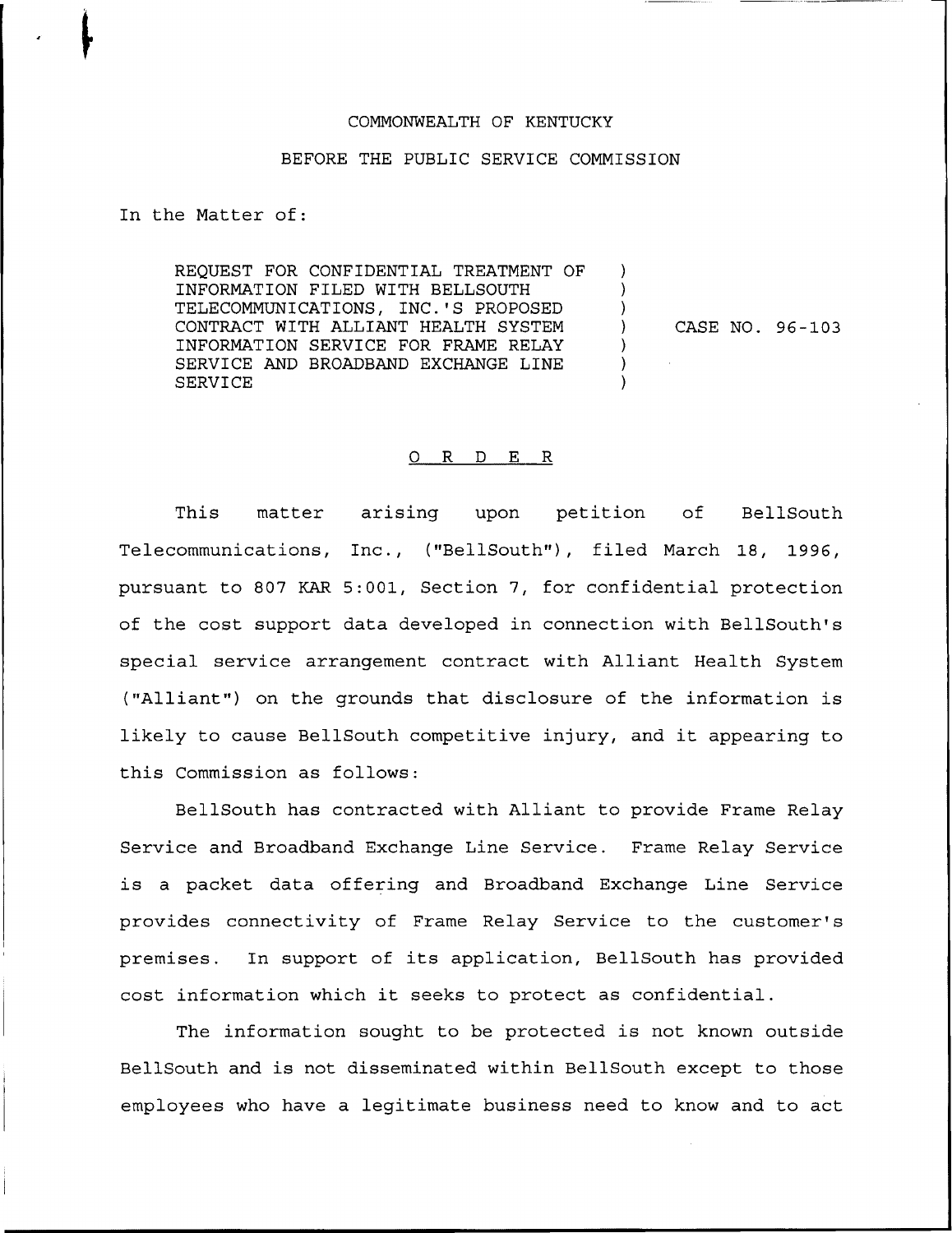upon the information. BellSouth seeks to preserve and protect the confidentiality of the information through all appropriate means, including the maintenance of appropriate security at its offices.

KRS 61.872(1) requires information filed with the Commission to be available for public inspection unless specifically exempted by statute. Exemptions from this requirement are provided in KRS 61.878(1). That subsection of the statute exempts several categories of information. One category exempted in paragraph (c) 1 of that subsection is commercial information confidentially disclosed to the Commission which if made public would permit an unfair commercial advantage to competitors of the party from whom the information was obtained. To qualify for the exemption, the party claiming confidentiality must demonstrate actual competition and <sup>a</sup> likelihood of substantial competitive injury if the information is disclosed. Competitive injury occurs when disclosure of the information gives competitors an unfair business advantage.

Frame Relay Service is a packet data offering which competes with similar services offered by providers of competitive private line networks. These include providers of microwave service, digital radio and fiber networks. Broadband Exchange Line Service is integral to Frame Relay Service in that it provides connectivity to the service from the customer's premises. Disclosure of the information would allow competitors to determine BellSouth's cost and contribution from the service which they could use in marketing their competing services to the detriment of BellSouth. Therefore, disclosure of the information is likely to cause BellSouth

 $-2-$